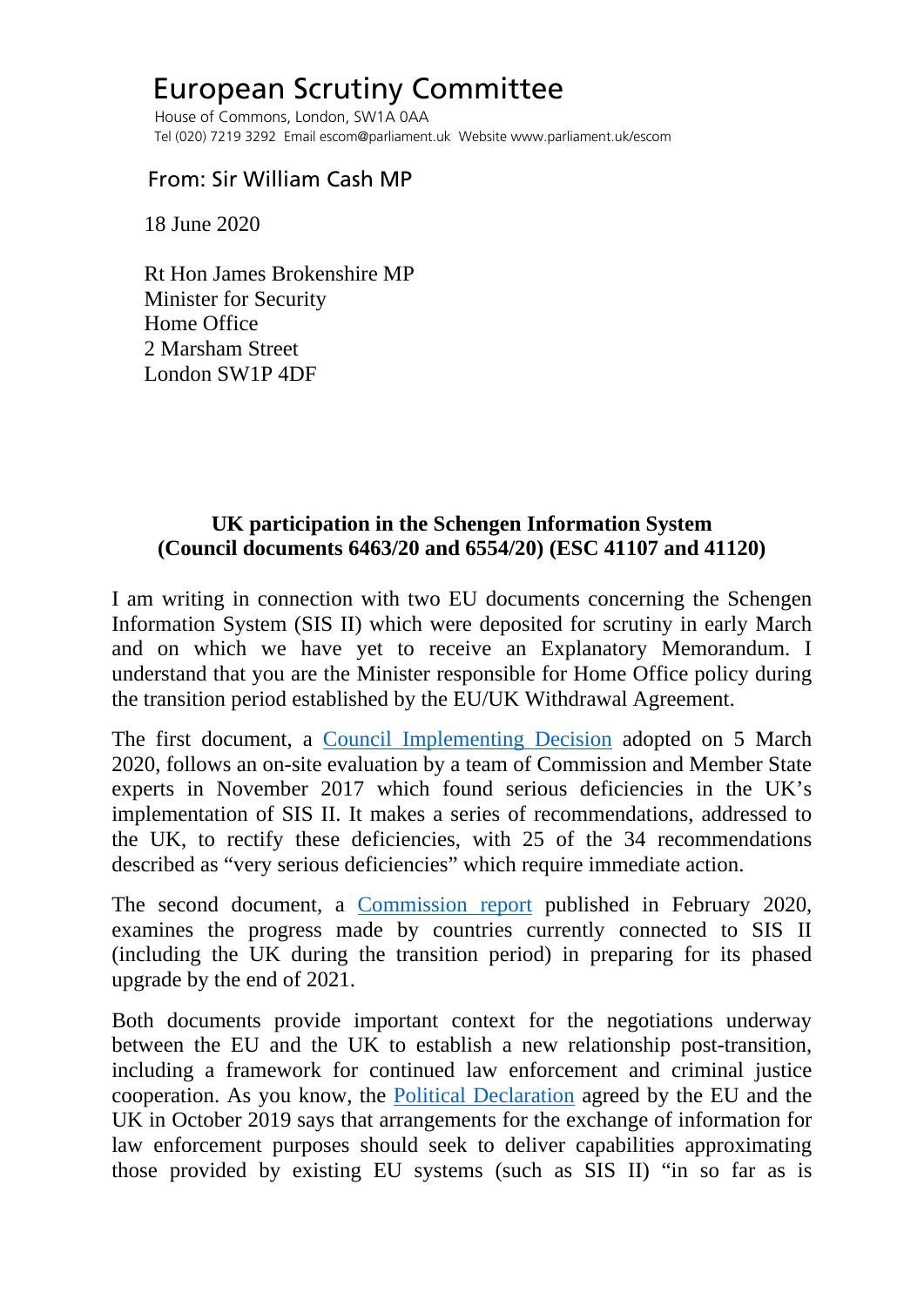technically and legally possible, and considered necessary and in both Parties' interests".[1](#page-1-0) The EU's [draft legal text](https://www.politico.eu/wp-content/uploads/2020/03/EU-draft-FTA-UK.pdf) rules out sharing data with the UK that has been "processed in databases established on the basis of Union law.[2](#page-1-1) This would preclude direct or indirect access by UK law enforcement authorities to SIS II data. It is consistent with Article 65 of the [SIS II Law Enforcement Regulation,](https://eur-lex.europa.eu/legal-content/EN/TXT/PDF/?uri=CELEX:32018R1862&from=en) adopted in 2018, which provides that data processed in SIS *and* related supplementary information exchanged between national law enforcement authorities "shall not be transferred or made available to third countries".[3](#page-1-2)

By contrast, the UK's [draft legal text](https://assets.publishing.service.gov.uk/government/uploads/system/uploads/attachment_data/file/886019/DRAFT_Agreement_on_Law_Enforcement_and_Judicial_Cooperation_in_Criminal_Matters.pdf) includes a place holder for the insertion of "legal provisions on SIS II capability" and puts on record the Government's view that there is a mutual interest in establishing capabilities similar to those provided by SIS II and that it is legally possible for the EU to do so.

We ask you to expand on the Government's reasons for believing that it is legally possible for the EU to agree to the inclusion of "legal provisions on SIS II capability", drawing on any relevant third country precedents. We also ask you to clarify whether the Government is seeking continued participation in and direct access to SIS II as a third country after transition, or rather a legally binding commitment by the EU to develop capabilities short of participation that replicate those of SIS II? If the latter, what type of model do you have in mind?

The documents under scrutiny indicate that, even if a legal solution can be found, the political obstacles may be far harder to surmount because of a perception that the UK is not adhering to the rules governing the use of SIS II. The Council Implementing Decision is part of a process set out in a [2013](https://eur-lex.europa.eu/legal-content/EN/TXT/PDF/?uri=CELEX:32013R1053&from=EN)  [Regulation](https://eur-lex.europa.eu/legal-content/EN/TXT/PDF/?uri=CELEX:32013R1053&from=EN) establishing a mechanism for evaluating and monitoring Member States' application of the Schengen rule book.<sup>[4](#page-1-3)</sup> We ask you to explain:

- $\triangleright$  whether the Government accepts the Council's judgment that there are serious deficiencies in the UK's implementation of SIS II;
- $\triangleright$  whether the UK has drawn up an action plan to remedy the deficiencies identified by the Council and, if so, what assessment the Commission has made of its adequacy;
- $\triangleright$  whether (and how frequently) the Government is reporting to the Commission on its progress in implementing the action plan; and

<span id="page-1-2"></span><span id="page-1-1"></span>

<span id="page-1-0"></span>See para 85 of the Political Declaration.<br>
See Part Three of the draft legal text, chapter four concerning cooperation on operational information.<br>
Regulation (EU) 2018/1862 on the establishment, operation and use of the S

<span id="page-1-3"></span>See Articles 15 and 16 of Regulation (EU) No 1053/2013 establishing an evaluation and monitoring mechanism to verify the application of the Schengen acquis.